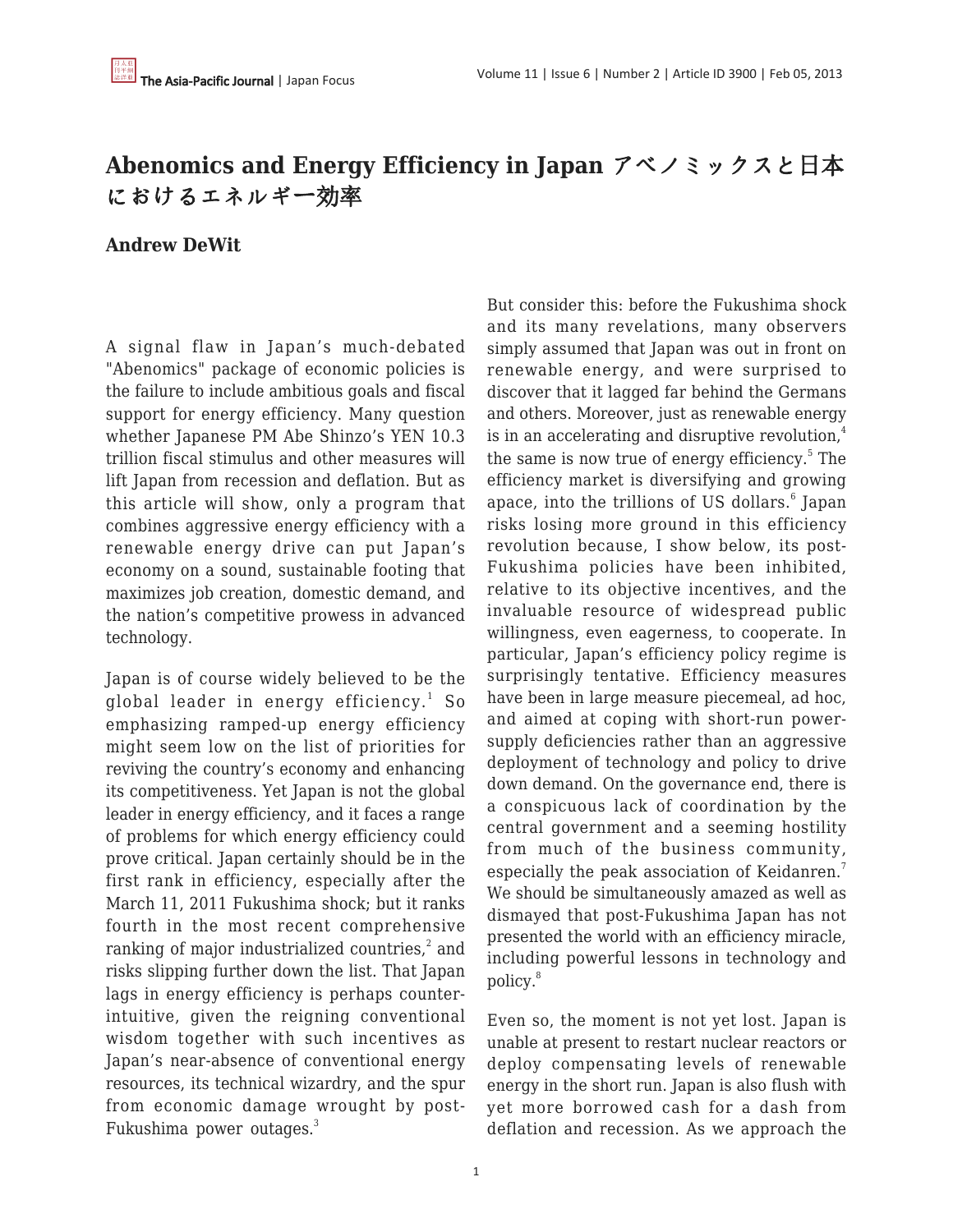end of the second year after Fukushima, Japan thus possesses the incentives, the capacity and the finances for a second chance to leap ahead of the accelerating competition.

## Abenomics

Debate continues both within Japan and overseas about the Abe regime's approach to reviving and revitalizing the recession-bound Japanese economy. The programme centres on fiscal and financial measures that are aimed at stimulating Japan's economy and shaking it free of the deflation that has gripped it for 10 of the past 15 years.<sup>9</sup> The financial measures of the Abenomics programme, while important and indeed troubling for a host of reasons, are not our concern here.<sup>10</sup> This article focuses on two major points that have been missing from the discussion: 1) only YEN 200 billion of the YEN 10.3 trillion in immediate stimulus spending is directed at increasing energy efficiency (on business premises), 2) and no clear standard has been established for judging the actual efficiency of the projects these funds will be spent on. $^{11}$ 

There also appears to be little prospect of a thorough Diet investigation of the deployment of the funds. We are warned of this by Mabuchi Sumio, former DPJ Minister of Lands, Infrastructure, Transport and Tourism  $(MLIT).<sup>12</sup>$ Mabuchi certainly knows what he is talking about, and not just because he used to head MLIT: Recall last fall's revelations of the scandalous LDP and DPJ cooperation on diverting funds for reconstructing the devastated Tohoku (Northeast) region to such unrelated projects as nuclear-power research and whaling.<sup>13</sup>

And note that the present stimulus is only part of a larger LDP goal of spending YEN 200 trillion over a decade to "bolster" Japan's economy and infrastructure.<sup>14</sup> This spending will focus on public works, a 180-degree turn from the hapless DPJ's 2009 election promise and subsequent efforts to shift spending from "concrete to people."<sup>15</sup> Indeed, the LDP government has already tabled a major boost in public works in the central government's general budget. The YEN 92.6 trillion draft for Fiscal Year 2013 sees public works increasing by 15.6% from the previous year, to a total of YEN 5.28 trillion.<sup>16</sup> When this proposed total for public works in the general budget is added to public works in the fiscal stimulus as well as those slated at the local-government level, the overall sum exceeds YEN 10 trillion. Moreover, the local spending will be more readily directed by the central government through a retrograde reduction in "no strings attached" grants and an increase in directed grants.<sup>17</sup>

Certainly there are tunnels, roads and bridges that need to be strengthened against the ravages of time, $18$  Japan's exposure to earthquakes, and the increase in natural disasters and infrastructural wear and tear through accelerating climate change.<sup>19</sup> On the other hand, the LDP has a poor track record of making wise choices on productive public works expenditures.<sup>20</sup> With Japan's national debt now over 200% of GDP, its household savings rates in decline and the MOF forced increasingly to seek overseas funding for the national debt, it is especially important to maximize the country's (rather than particular interests') benefits through the deployment of scarce public finance. $^{21}$  So it is all the more urgent to put robust goals on energy efficiency at the core of increased infrastructure spending, lest the coming deluge be as wasteful as past practice.

Yet virtually all of the domestic and overseas commentary on the content of the Abenomics stimulus neglects the potential for smart, targeted investments in energy efficiency to provide immediate economic demand as well as foster innovation, reduce future energy costs, and provide a range of other benefits down the road. $^{22}$  In consequence, there is little apparent pressure on the Abe regime to raise the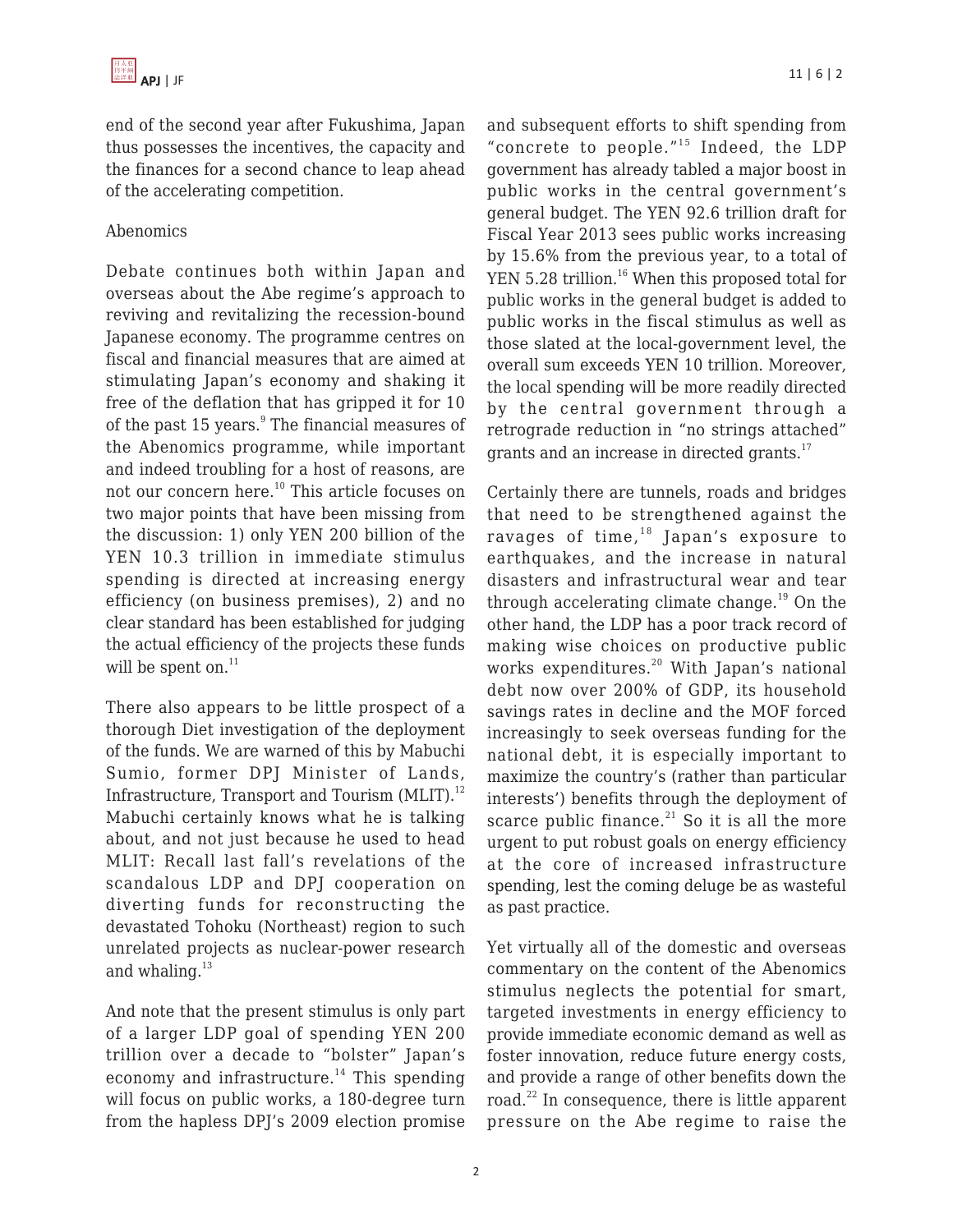efficiency share of the stimulus as well as to use such policies as clear and robust efficiency standards to maximize the energy demandreduction impact of the spending.

There are a range of positions from which it is reasonable to argue that the Abe regime should target even very radical energy efficiency gains. Since public discourse is dominated by mainstream economists' highly circumscribed definition of costs and benefits, $^{23}$  let us first pay the requisite obeisance and address putting more efficiency into the stimulus on those grounds. The efficiency measures I shall itemize below (and it will hardly be an exhaustive list) include pipes, construction materials, power lines, and other items that can be deployed in short order. In other words, this efficiency work is "shovel ready," thus perhaps satisfying the Keynesians who largely seem uninterested in the content of stimulus spending. $^{24}$ 



Next, let us turn to opportunity; specifically, whether Japan has room for additional efficiency effort. As alluded to earlier, the July 2012 "Energy Efficiency Scorecard" of the American Council on an Energy Efficient Economy (ACEEE) has ranked Japan  $4<sup>th</sup>$  out of 12 countries/regions, including the UK, Germany, Italy, France, the EU, the US, China, Russia, Australia and Brazil. These 12 economies compose 78% of global GDP, 63% of global energy consumption, and 62% of global CO2 emissions. The comparison treated 27 "metrics" (such as policy and performance) over 4 general areas of cross-cutting aspects of energy use at the national level as well as in the three categories of buildings, transportation and industry.

The ACEEE's comparative analysis is probably the most credible and comprehensive available. It finds that Japan is only fourth among the major economies, behind the UK, Germany, and Italy.<sup>25</sup> Indeed, the vaunted (and very real) efficiency of Japan's flagship auto exports, especially hybrids, is not reflected in the domestic fleet, which the ACEEE shows is eighth in its comparative ranking. But such is the power of image, and the role of the car in our collective thinking about energy and climate crises, that the Prius has come to define Japan domestically and overseas.



I hasten to point out that we also know from the IEA, the Global Energy Assessment  $(GEA)^{26}$  and other comprehensive analyses that the scope for energy efficiency improvements is enormous in all countries and in all sectors, not just Japan and the various areas of its economy and society. These sectors include manufacturing, power generation, buildings, and transportation. The International Energy Agency does some of the best work on this particular area, examining and quantifying the efficiency gains we can expect by using technologies already in hand. As we see the chart from their World Energy Outlook of 2012, the scope for efficiency gains is huge in the buildings, power generation, transport, and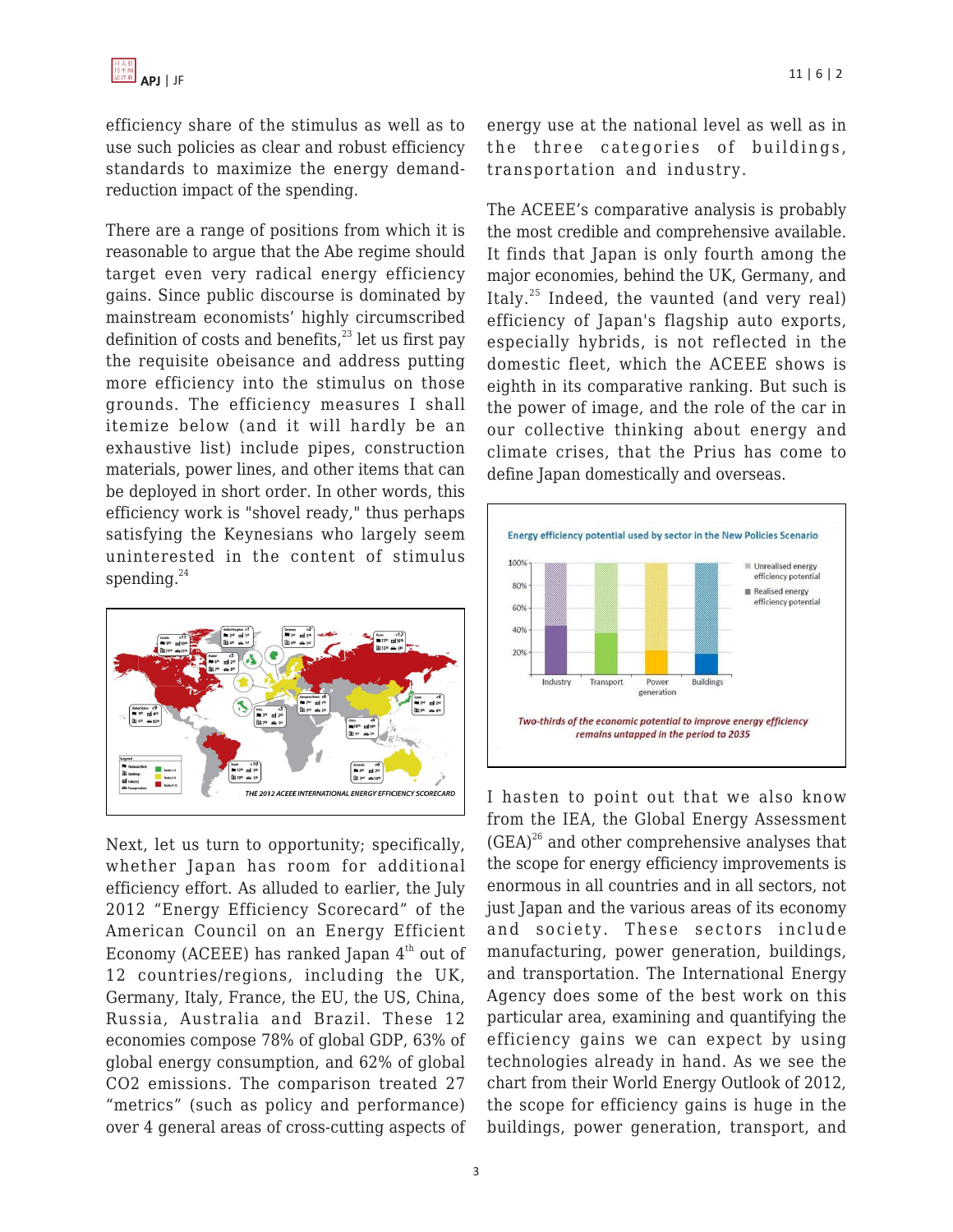industrial sectors. Policy improvements among IEA member countries have raised efficiency increases to about 1.8% per year (through to 2035) versus 0.5% per year over the previous decade. But the IEA's chart shows us that the "unrealized energy efficiency potential" in the four sectors runs from 80% in buildings, a little less than 80% in power generation, over 60% in transport, and just under 60% in industry.

### Where Should Japan Spend?

The first area for Japan to prioritize with a smart efficiency stimulus is in the building sector, including offices and households. Buildings consume about 40% of primary energy consumption in most IEA countries, with Japan's final consumption of energy in the residential and commercial sector being about  $36\%$ <sup>27</sup> The costs and benefits of building energy efficiency were given a very comprehensive study in 2009 by the World Business Council for Sustainable Development (WBCSD) in its "Energy Efficiency in Buildings: Transforming the Market."<sup>28</sup> The report observes that robust energy codes would add about 7% to the average cost of buildings worldwide. That extra cost would be a little more than America's burden of roughly 5% for building safety standards and inspections. Considering the benefits derived, the cost of safety standards is something few observers – other than extreme libertarians - would deem unreasonable. The cost of energy-efficiency standards seems something publics will also come to see as good value. This outcome is indeed made more likely by the fact that most energy-efficiency improvements pay for themselves, not to mention greatly helping to reduce greenhouse gas emissions. The WBCSD's calculations suggest that at a USD 60 per barrel price for oil (in 2012, oil's average price was USD 112/bbl), a total global investment of USD 300 billion annually would be paid back in 10 years or under as well as produce roughly 50% reductions in carbon emissions from this sector.

Focusing on Japan, the WBCSD data show us that "heating and cooling equipment have the highest potential to curb energy in office buildings."<sup>29</sup> Their report makes a series of recommendations for stricter building codes and more efficient space heating and cooling equipment. They bring up the potential for such energy supply-side aspects as renewable energy, smart grids, and district heating and cooling (DHC), to make significant contributions to greater efficiency and emissions reductions. But they centre their attention on the demand side, including building structures and components.

The WBCSD's recommendations for stricter building codes and more efficient components should indeed be core elements of the Abe regime's stimulus and related fiscal and regulatory policies. $30$  The proportion of the stimulus devoted to efficiency (as noted, a mere YEN 200 billion) should be expanded, accompanied by stringent enforcement standards. Moreover, the support should be extended to households as well, augmenting programmes already in place for the accelerated diffusion of LED lighting, doubleglazed or even smart windows, $31$  and other means for reducing energy demand. McKinsey's study of lighting, which consumes 20% of global power and 16% in Japan, notes that 100% diffusion of LED lighting in Japan would reduce power demand by the equivalent of 7 nuclear reactors (with each roughly 1 gigawatt in output). $32$ 

In the wake of the 2009 WBCSD report, and the 2011 Fukushima shock, the diffusion of energyefficient windows and curtains has begun to gain attention in Japan. Surprisingly, many of these latter are apparently already "well-known in Europe and the US."<sup>33</sup> This is an example of slow and constrained policy response. Japan is nearing the close of a second year of tight power supplies and expensive increases in fossil-fuel imports. During this period, "green curtains" of lattice-worked plants (such as the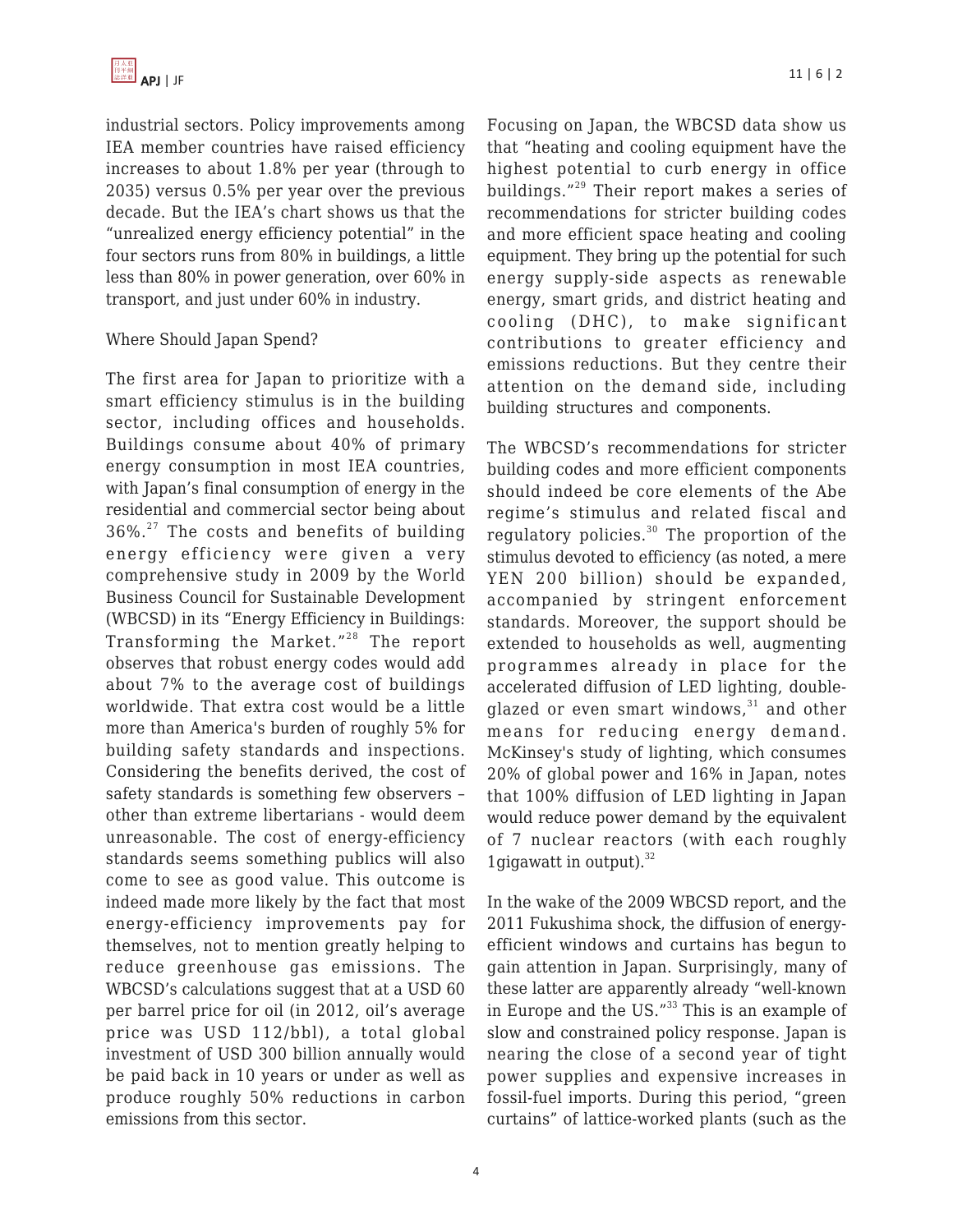Okinawan goya) became a major focus of attention. Even before Fukushima, in 2008, the world's tallest green curtain had been installed by Suginami Ward (a district of Tokyo), on its ward office building. $34$  The green curtain became iconic of "setsuden" power savings after the Fukushima shock. These (quite literally) green projects have their own merits, of course, but few of them are as practical, durable and effective as smart blinds and glass.<sup>35</sup> Yet in the wake of Fukushima and its constriction of power supplies, the utilities,  $36$ the national and local governments, and other actors were quick to stress the shrubbery as opposed to these alternatives.

Rather than Japan catching up on energysaving blinds, we should be seeing it far out in front on passive houses and green buildings.

Build "Innovation Ecosystem Infrastructure" for Energy and Power

Let us turn next to the supply side that the WBCSD leaves aside. Smart grids, DHC systems and other efficiency-enhancing systems have emerged as core infrastructures since the WBCSD drew up their report. These infrastructures are also innovation ecosystems because, akin to the internet, their deployment encourages follow-on innovation in a wide variety of fields. Japan is already undertaking smart grid and microgrid projects in a number of cities and projects, including Yokohama, Kitakyushu, and Sendai.<sup>37</sup> Wherever possible (without overlapping with existing finance), these should be accelerated as well as diffused to other local areas.

Moreover, the stimulus – not to mention the other streams composing the oncoming deluge of spending - offers Japan a chance to build a truly national grid. The monopolized utilities were reluctant to create a national grid, and reap efficiencies as well as bolster energy security.<sup>38</sup> According to former IEA chief Tanaka Nobuo, the utilities rejected the IEA's advice to do this, arguing that it was cheaper to maintain a balkanized system and simply build more nuclear capacity.<sup>39</sup> But the Fukushima crisis revealed the weakness of that approach when power shortages caused "planned blackouts" and considerable economic damage, especially in the Kanto region that includes Tokyo. Expansion of the grid is indeed in part already underway, via a METI request to appropriate funds for power lines between Hokkaido and Tohoku. $^{40}$  There is no reason not to link the balkanized nation through undersea cables.

Japan's poor deployment of DHC systems also needs to be remedied. DHC infrastructure essentially centralizes heating and cooling provision in one central plant and then distributes the energy via pipes to office building, residences, schools and other users in the district. $41$  In other words, it is a system of distributed energy that reduces the inefficiencies of having heat and cooling generation capacity in each of a given district's buildings and residences. The attractiveness of DHC as public works is that there are high infrastructure costs (for the pipes, heat exchanges, and generation plant) that are compensated later on by very low operation and maintenance costs. $42$  The METI Energy White paper of 2012 reveals that Japan's deployment of DHC totals a meagre 736 km of piping (with 22,997 TJ of energy heat delivered annually), whereas the Chinese have 110,490 km (and 2.63 million TJ of energy), the Russians 173,100 km (and 6.89 TJ), the US 3,206 km (and 365,818 TJ). Also significant is Sweden's total deployment of DHC, at 21,100 km  $(181,612 \text{ TJ})$ .<sup>43</sup>

Another reason to invest heavily in DHC systems is that they are also in the midst of a revolution. The revolution encompasses the three aspects of energy input, energy throughput, and energy output. In the first, there is an increasing shift away from fossil fuels to the use of waste heat, $44$  renewable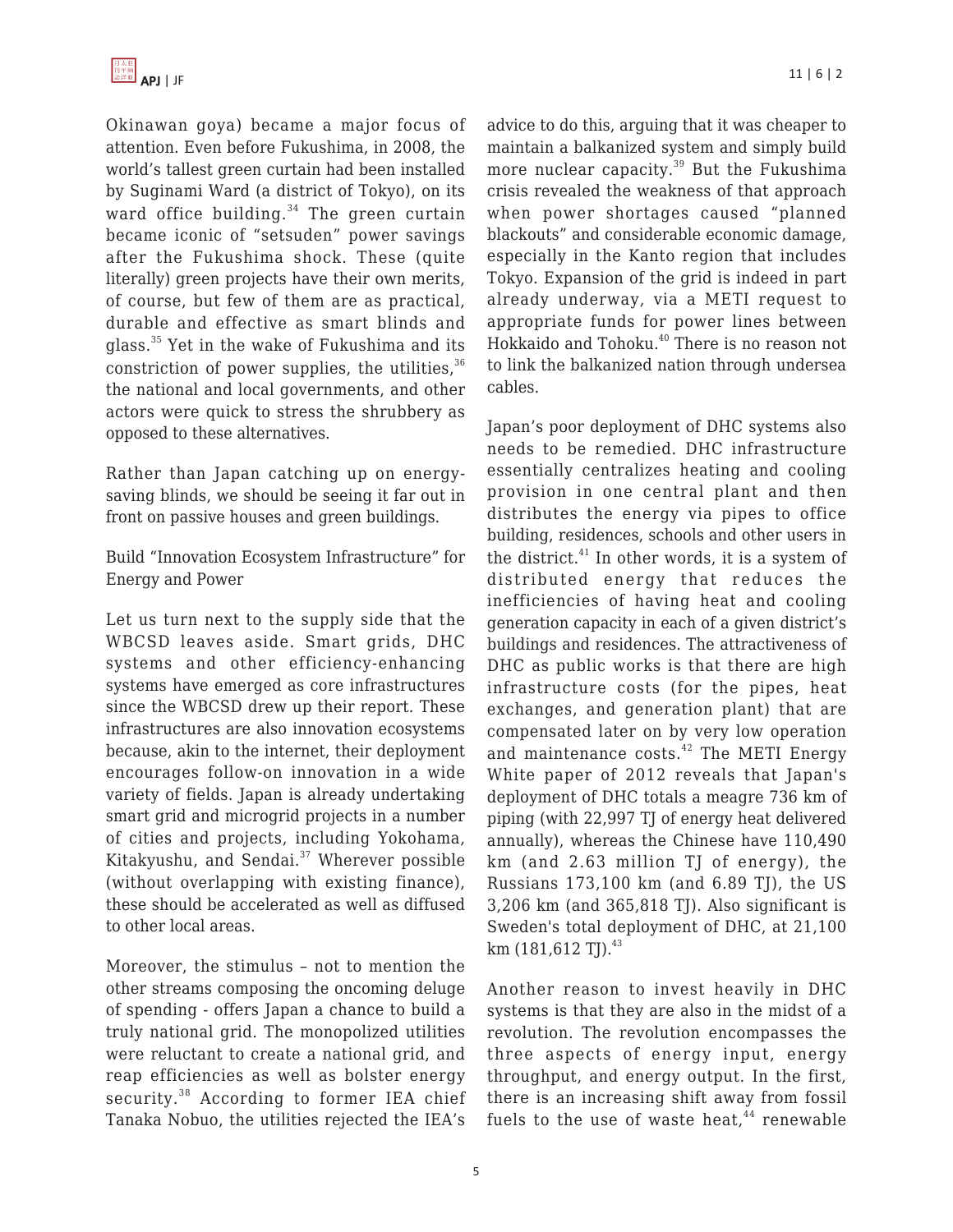

energy, and burned refuse. The throughput revolution, so to speak, involves new materials and more efficient means of producing and laying pipe. The output end is included because the use of IT and sensors allow heating and cooling to be more efficiently directed. $45$  Among many locales in the EU that are racing ahead with innovations, the Dutch city of Amsterdam is aggressively expanding its DHC system to achieve its 40% CO2 emissions reduction goals by 2025. The system uses waste heat and waste incineration to power its DHC network, and is shifting to increasing reliance on green gas and biomass as well as solar heat, heat and cold storage, geothermal energy.

Japan's lack of action on the DHC front, as part of the stimulus, is difficult to comprehend, especially because there is a long-range plan to "bolster" infrastructure. Moreover, Japan has excellent technical capacity. Japan's DHC systems include the newly opened Skytree facility in Tokyo, whose DHC network reportedly reduces both primary energy consumption and CO2 emissions by over 40 percent, compared to conventional means of heating and cooling.<sup>46</sup> There is a clear need for the central government to more aggressively coordinate among the bureaucracies (especially MLIT, METI and the Environment Ministry) so that DHC projects already on the table or underway can be initiated and accelerated in the short-run. As public-works projects, DHC is shovel-ready work that also reduces energy use and emissions and, on top of that, facilitates innovation and export opportunities. This point deserves emphasis because the ongoing revolution in this area is bringing IT into the infrastructure, targeting the delivered heat and cooling much more effectively. There is an expanding role for biotech as well, because the energy sources can include the nascent sustainable biofuels industries that a rapidly expanding list of countries and agencies (and particularly the US military) $47$  is trying to create markets for. The DHC system can also help to balance the intermittency of renewables. Because the infrastructure is essentially a network of pipes that contain a lot of fluid used to heat and cool buildings, the entire network acts as energy storage capacity. Moreover, special thermal storage facilities can be built as part of the network. $48$ 

In addition, the potential for export seems immense. For example, much of the Russian and other infrastructure is very old and not being replaced and upgraded much.<sup>49</sup> Beyond that is the fact that the global population is slated to grow from its present 7 billion to 9 billion by 2050 as well as increase the rate of urbanization (and hence increase power consumption) from the present 50% to 70%. These present and future realities suggest a huge market potential for innovative and lowcost approaches in efficiency infrastructure like DHC.

### Electric Motors

Electric motors offer another area for the Abe regime to engage in focused and effective spending. These motors are ubiquitous, in elevators, fans, pumps and the like, and consume fully 45% of global electricity production. Their efficiency can be increased by 20 to 30% simply by using technology, software and business know-how that we already possess. $50$  So it is rather a surprise that Japan is not a leader in this area. But in fact the January 28, 2013 Nikkei (Japanese) reports that the METI, concerned about international competitiveness, is planning to make European and North American standards of efficiency for industrialuse electric motors compulsory for Japanese firms from 2015. The article also notes that domestically there is a stock of approximately 100 million motors in total, with 6,800,000 new motors shipped annually. The scale of the market is approximately YEN 2 trillion.

A recent comparative study quantifies the power-saving effect Japan can anticipate from the new standards. The current global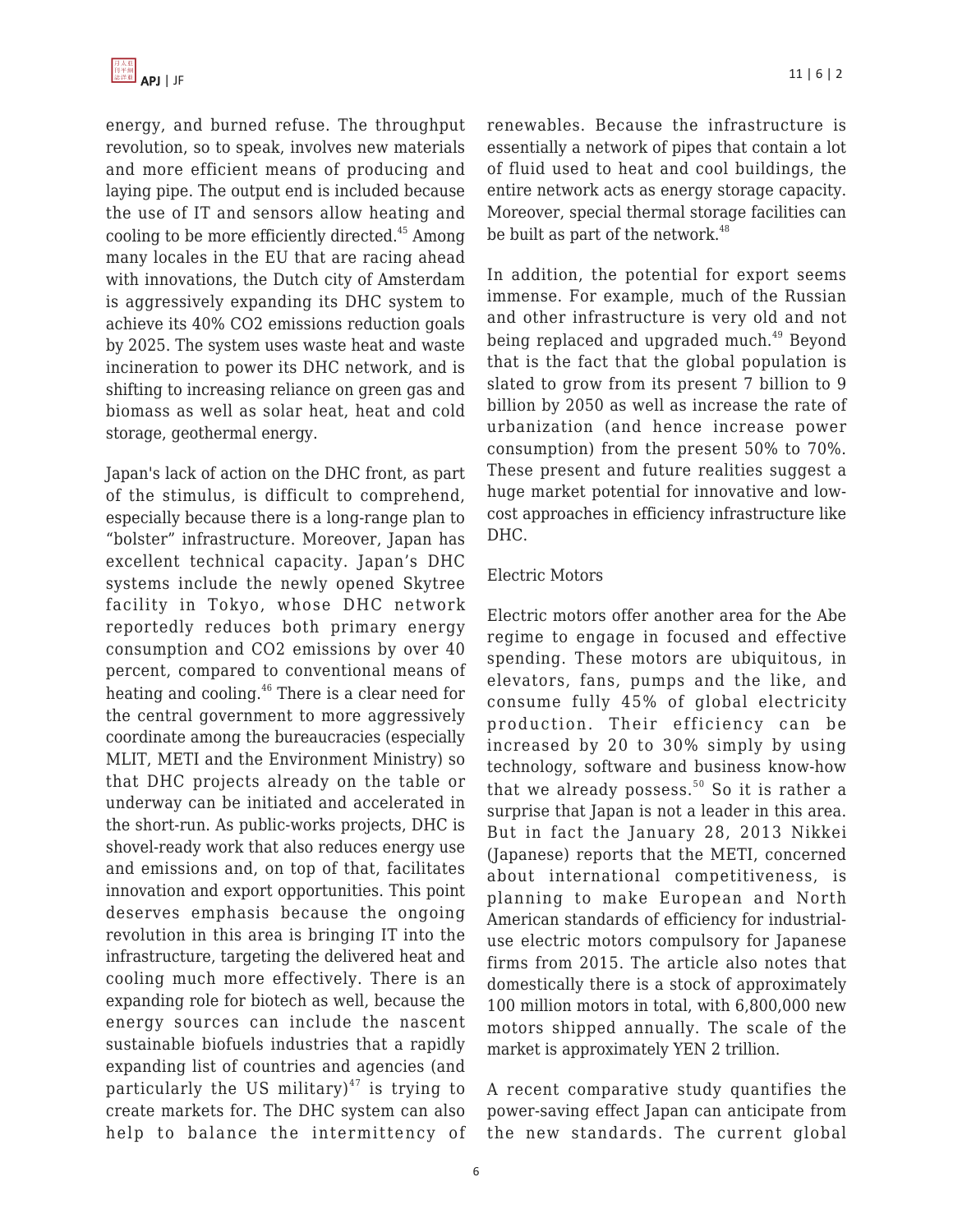

international efficiency standard is IEC 60034–30, which mandates the use of IE2 and IE3 levels of efficiency in motors. $51$  The study on Japan notes that if the country were to adopt the IE2 level of efficiency, "it would save 8.3 TW hours or 0.03 quads per year between 2014 and 2043, an amount equal to about 0.8% of Japan's total power consumption in 2008." The study goes on to explain that adopting the more rigorous level IE3 of the IEC 60034–30 "would save about 13.3 TW hours, or 0.05 quads per year, an amount equal to about 1.3% of the total during the same period." The study then quantifies the power savings in terms of nuclear output: "The annual electricity savings for IE2 are also equivalent to the elimination of one 1 GW [gigawatt] nuclear power plant; and the projected savings for the IE3 standard are equivalent to the elimination of two 1 GW nuclear power plants."<sup>52</sup>

These are end-use efficiencies, meaning that the energy savings further up the chain, at the power production and transmission ends, are several multiples. The stimulus should thus clearly be targeting the adoption of the most efficient motors, along with an acceleration of the METI schedule for making the new standard mandatory and going beyond it. The competition is not waiting for Japan to catch up: American firms, grouped in their National Electric Manufacturers Association (NEMA), are already lobbying for even higher standards than the ones METI is debating for  $2015$ .<sup>53</sup>

#### Whither Japan?

As noted earlier, this itemization of efficiency opportunities is hardly exhaustive. Nor is it an effort to point the finger at Japan. Rather the aim has been to show that energy efficiency projects can provide quick economic stimulus plus long-term benefits and that Japan has plenty of room for such projects. Now let us look beyond the narrow economic benefits. Another reason for stressing efficiency in Japan is the projections for energy demand growth in Asia and other regions. These projections are nothing short of sobering in light of rising resource costs, accelerating climate change, and other challenges. On top of that are the ancillary crises of water shortages (due to the exacerbation of the water energy-energy nexus via conventional fuels), escalating food costs and declining harvests due to climate weirding, truly atrocious pollution problems such as has recently been afflicting Beijing, and a host of other reasons.<sup>54</sup> Indeed, the past year has seen a steady stream of increasingly dire warnings from the IEA, OECD, World Bank, Price Waterhouse Coopers, and other institutions and firms on the risk of truly catastrophic climate change. For its part, the IEA insists that the global community requires very aggressive energy efficiency measures within the next 4 to 5 years or faces runaway global warming.<sup>55</sup>

As noted in the introduction, Japan's post-Fukushima efficiency efforts afforded few notable lessons for the global economy. This is in itself a surprise. Japan is the world's third largest power market and lost nearly 30% of its generating capacity (the nuclear component) a little over a year into the continuing crisis. May 5 of 2012 saw the shut-down of the last operating reactor, and only 2 have been restarted since then. For a variety of regulatory and political reasons, it appears unlikely there will be any more restarts for at least half a year. Japan therefore has had, and continues to have, an abundance of objective incentives to enhance efficiency. It also has a population that is generally very eager to be active on efficiency, which is an enormous albeit unquantifiable asset.

Japan's failure to make rapid strides in efficiency is also something to be greatly lamented. Efficiency is always and everywhere a difficult area to get more than a 1 to 2 percent increase per year. As we have seen, this is not because technical potentials are rapidly exhausted, nor that economic practicalities are limited by high costs. In fact,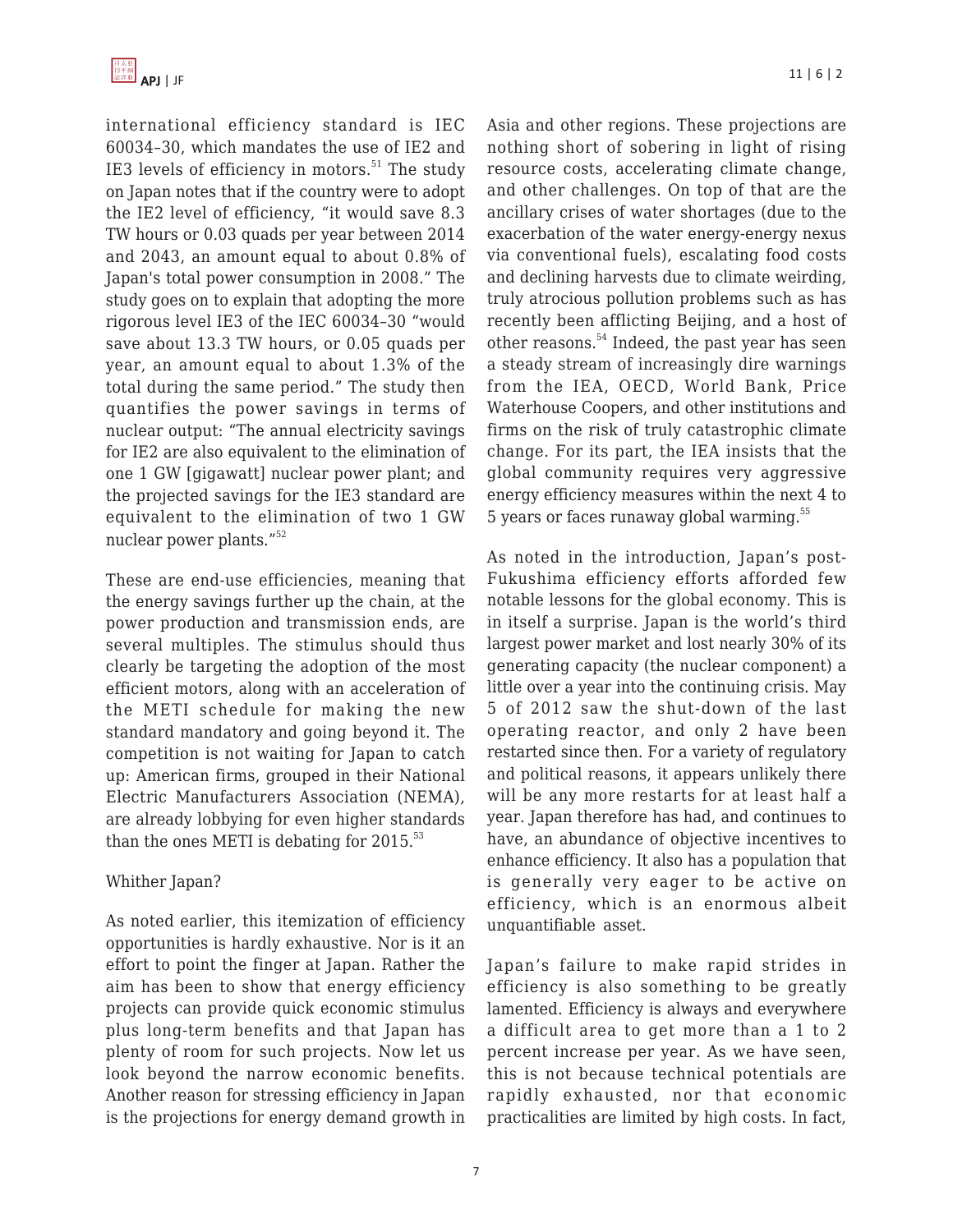there is vast potential for gains in efficiency using technology and policy approaches that are already, as it were, on the shelf. Disinterest and informational barriers are among the major factors that hinder countries from making progress on efficiency. Thus the Japanese public's post-Fukushima support for efficiency and conservation is incredibly fertile soil. Japanese policymakers had (and continue to have) an unrivalled opportunity to work with.

Still facing constraints on electric power supplies and now in a recession, Japan is in a good position for a smart efficiency drive. On power policy, the newly elected Abe Administration is in a twilight zone wherein restarting any of the theoretically usable 48 nuclear reactors, out of a total of 50, is not at present possible. Nor is a sufficiently rapid diffusion of renewable energy in the cards to overcome the shortfalls resulting from the 3.11 nuclear disaster and subsequent plant closures. The Abe regime stresses a grab bag of stimulus spending ostensibly aimed at helping to ignite a sustainable recovery and build a stronger economy. Clearly the package is actually more carefully targeted at maximizing the LDP's electoral prospects in the Upper House elections this summer than at solving Japan's energy and environmental problems. That, of course, is politics. But it is in fact possible, as well as essential, that pork barrel politicking be superseded by a massive energy-efficiency campaign. Investment in efficiency would not only provide plenty of "shovel ready" work in the short run, but unlike roads and bridges would also increase Japan's global competitiveness, reduce its roughly YEN 24 trillion bill for fuel imports, and make a powerful contribution to showing rapidly growing Asia and the rest of the world a means towards sustainable growth. Indeed, an efficiency drive would help Japan find its feet, on a truly smart alternative path, two years after Fukushima.

**Andrew DeWit** is Professor in the School of

Policy Studies at Rikkyo University and an Asia-Pacific Journal coordinator. With Iida Tetsunari and Kaneko Masaru, he is coauthor of "Fukushima and the Political Economy of Power Policy in Japan," in Jeff Kingston (ed.) [Natural Disaster and Nuclear Crisis in Japan.](http://www.google.com/products/catalog?q=Natural+Disaster+and+Nuclear+Crisis+in+Japan&hl=en&client=firefox-a&hs=uTt&rls=org.mozilla:en-US:official&prmd=imvnsu&biw=775&bih=766&um=1&ie=UTF-8&tbm=shop&cid=5133555336218833864&sa=X&ei=7hBiT6bdK8X50gGRieStCA&ved=0CGYQ8wIwAA)

Recommended citation: Andrew DeWit, "Abenomics and Energy Efficiency in Japan," The Asia-Pacific Journal, Vol. 11, Issue 6, No. 2, February 11, 2013.

## **Articles on related subjects**

- •Andrew DeWit, [Distributed Power and](https://apjjf.org/-Andrew-DeWit/3861) [Incentives in Post-Fukushima Japan](https://apjjf.org/-Andrew-DeWit/3861)
- John A. Mathews, [The Asian Super Grid](https://apjjf.org/-John_A_-Mathews/3858)
- Andrew DeWit, [Japan's Energy Policy at a](https://apjjf.org/-Andrew-DeWit/3831) [Crossroads: A Renewable Energy Future?](https://apjjf.org/-Andrew-DeWit/3831)
- Jeff Kingston,[Japan's Nuclear Village](https://apjjf.org/-Jeff-Kingston/3822)
- Andrew Dewit, Japan's Remarkable Energy [Drive](https://apjjf.org/-Jeff-Kingston/3822)
- Andrew DeWit, [Megasolar Japan: The](https://apjjf.org/-Andrew-DeWit/3679) [Prospects for Green Alternatives to Nuclear](https://apjjf.org/-Andrew-DeWit/3679) [Power](https://apjjf.org/-Andrew-DeWit/3679)
- Peter Lynch and Andrew DeWit, [Feed-in](https://apjjf.org/-Peter-Lynch/3654) [Tariffs the Way Forward for Renewable Energy](https://apjjf.org/-Peter-Lynch/3654)
- Andrew DeWit, [Fallout From the Fukushima](https://apjjf.org/-Andrew-DeWit/3645) [Shock: Japan's Emerging Energy Policy](https://apjjf.org/-Andrew-DeWit/3645)
- Sun-Jin YUN, Myung-Rae Cho and David von Hippel, [The Current Status of Green Growth in](https://apjjf.org/-Sun_Jin-YUN/3628) [Korea: Energy and Urban Security](https://apjjf.org/-Sun_Jin-YUN/3628)
- Son Masayoshi and Andrew DeWit, [Creating a](https://apjjf.org/-Andrew-DeWit/3603) [Solar Belt in East Japan: The Energy Future](https://apjjf.org/-Andrew-DeWit/3603)
- Kaneko Masaru, [The Plan to Rebuild Japan:](https://apjjf.org/-Kaneko-Masaru/3508) [When You Can't Go Back, You Move Forward.](https://apjjf.org/-Kaneko-Masaru/3508) [Outline of an Environmental Sound Energy](https://apjjf.org/-Kaneko-Masaru/3508) **[Policy](https://apjjf.org/-Kaneko-Masaru/3508)**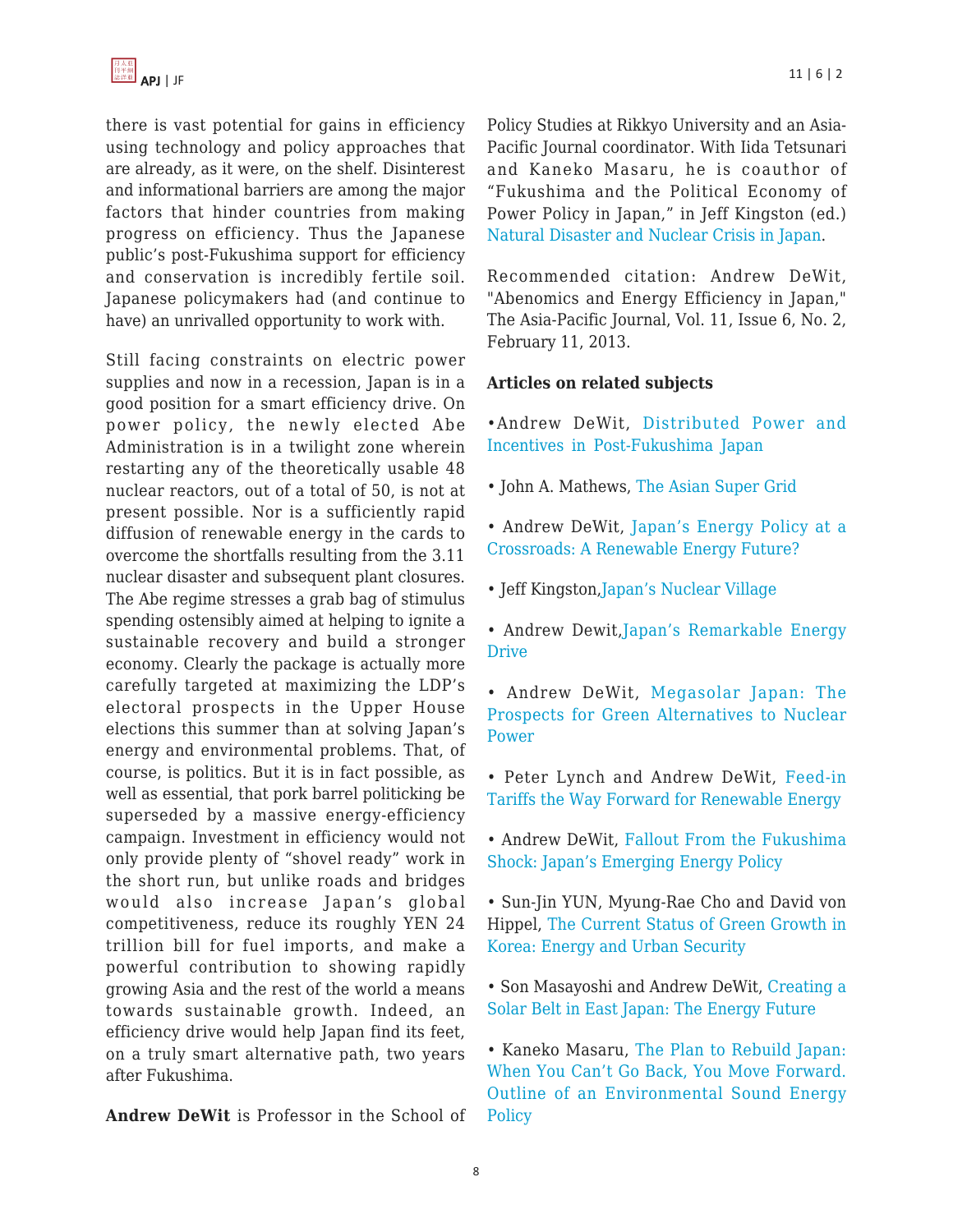

• Andrew DeWit, [The Earthquake in Japanese](https://apjjf.org/-Andrew-DeWit/3501) [Energy Policy](https://apjjf.org/-Andrew-DeWit/3501)

• Andrew DeWit and Sven Saaler, [Political and](https://apjjf.org/-Andrew-DeWit/3525) [Policy Repercussions of Japan's Nuclear and](https://apjjf.org/-Andrew-DeWit/3525) [Natural Disasters in Germany](https://apjjf.org/-Andrew-DeWit/3525)

• Andrew DeWit and Iida Tetsunari[,The "Power](https://apjjf.org/-Iida-Tetsunari/3479) [Elite" and Environmental-Energy Policy in](https://apjjf.org/-Iida-Tetsunari/3479) [Japan](https://apjjf.org/-Iida-Tetsunari/3479)

1 Examples abound in the domestic and overseas press and academic literature. For example, the August 3, 2012 English Mainichi [newspaper](http://mainichi.jp/english/english/perspectives/news/20120803p2a00m0na001000c.html) insists in a translated editorial that "Japan has become the world's most advanced country in terms of saving energy as a result of efforts that both the government and the private sector have made since the 1973 oil crisis"

 $2^2$  More on this below, but see the [press release](http://www.aceee.org/press/2012/07/aceee-united-kingdom-tops-energy-eff) at American Council For an Energy Efficient Economy, "United Kingdom Tops in Energy Efficiency, US Lags in 9th Place" (July 11, 2012).

<sup>3</sup> The IEA's 2011 [update](http://www.iea.org/publications/freepublications/publication/Saving_Electricity-1.pdf) of "Saving Electricity in a Hurry" summarizes the plight Japan has found itself in. See pp. 32 to 37.

 $4$  On this, see Eric Martinot "[REN21](http://www.ren21.net/REN21Activities/GlobalFuturesReport.aspx) [Renewables Global Futures Report,](http://www.ren21.net/REN21Activities/GlobalFuturesReport.aspx)" January 2013. Indicators of renewables' disruptive revolution include rapid diffusion, rapidly falling prices, and the intense creative destruction of mass bankruptcies and mergers leading to consolidation. Critics of renewable energy routinely bring up these bankruptcies as "proof" that renewables are uneconomic. The history of industrial revolutions suggests otherwise. For example, the US car industry alone had 272 producers in 1909, with about 500 firms entering the industry in its first 20 years of existence. Nearly all of them disappeared in the 1920s, but surely few would deny there was (and continues to be) an automotive revolution. On this see, ["Automobile](http://www.encyclopedia.com/topic/automobile_industry.aspx) [Industry](http://www.encyclopedia.com/topic/automobile_industry.aspx)," in the International Encyclopedia of the Social Sciences, 2008.

<sup>5</sup> For example, McKinsey and Company, in their "[Lighting the Way: Perspectives on the global](http://ja.scribd.com/doc/101616336/Lighting-the-Way) [lighting market \(Second edition 2011\),](http://ja.scribd.com/doc/101616336/Lighting-the-Way)" report a "disruption" of the global lighting industry's structure due in particular to the rapid diffusion and continued innovation of highly efficient LED technologies.

6 The most recent assessment is the market research firm SBI Energy estimate that the global energy efficiency market in 2012 totaled USD 595.4 billion, but that by 2023 the overall market for efficiency products and services will reach USD 3.3 trillion. See SBI "[Energy](http://www.sbireports.com/Energy-Efficiency-Global-7241617/) [Efficiency Global Products and Services](http://www.sbireports.com/Energy-Efficiency-Global-7241617/) [Markets"](http://www.sbireports.com/Energy-Efficiency-Global-7241617/) (December 3, 2012). The SBI Energy study's results are also broadly consistent with assessments done in a range of areas, and by such reputed agencies as Pike Research.

<sup>7</sup> Keidanren is dominated by energy-intensive industries that appear to have a different mindset from the business leadership that cooperated with the state in overcoming the oil shocks a generation ago. Why this is the case is for another paper. But the evidence of the mentality is seen in, for example, Keidanren's July 27, 2012 (in Japanese) "[Opinions](http://www.keidanren.or.jp/policy/2012/057.html) [Concerning the Energy-Environmental](http://www.keidanren.or.jp/policy/2012/057.html) [Choices.](http://www.keidanren.or.jp/policy/2012/057.html)" Keidanren's hostility to even moderate efficiency goals is palpable in these and other documents.

<sup>8</sup> The IEA and domestic Japanese interests certainly continue trying to initiate aggressive action and use Fukushima as a teachable moment. See the PR for their February 25, 2013 workshop on "[Energy Use and Green](http://www.iea.org/newsroomandevents/workshops/workshop/name,34712,en.html) [Buildings after Great East Earthquake in](http://www.iea.org/newsroomandevents/workshops/workshop/name,34712,en.html) [Japan](http://www.iea.org/newsroomandevents/workshops/workshop/name,34712,en.html)."

 $^\mathrm{\theta}$  See Toru Fujioka, "[Japan Learned to Love](http://www.bloomberg.com/news/2013-01-17/japan-learned-to-love-deflation-in-wage-malaise-challenging-boj.html) [Deflation in Wage Malaise Facing BOJ](http://www.bloomberg.com/news/2013-01-17/japan-learned-to-love-deflation-in-wage-malaise-challenging-boj.html)," Bloomberg, January 18, 2013.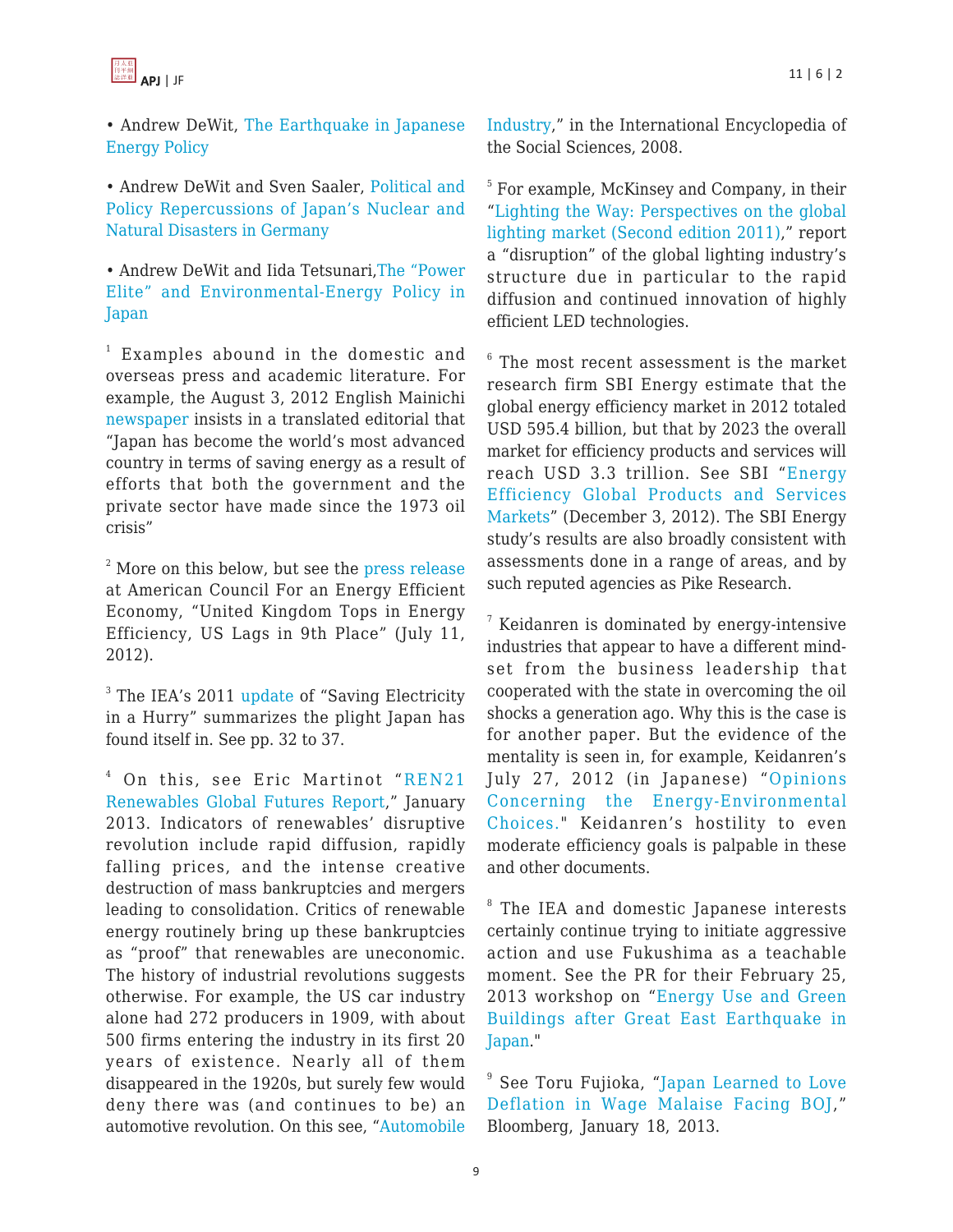<sup>10</sup> A concise summary of several of the risks of this financial aspect can be found in Teruhiko Mano "[Inflation targeting easy to promote, but](http://www.japantimes.co.jp/news/2013/01/28/business/inflation-targeting-easy-to-promote-but-difficult-to-achieve-without-tools/) [difficult to achieve without tools](http://www.japantimes.co.jp/news/2013/01/28/business/inflation-targeting-easy-to-promote-but-difficult-to-achieve-without-tools/)," in Japan Times, January 28, 2013.

 $11$  This lack of standards has been highlighted (in Japanese) in Ohmae Ken'ichi "[The Abe](http://www.zakzak.co.jp/economy/ecn-news/news/20130120/ecn1301200710001-n1.htm) [Cabinet's Emergency Economic Measures are](http://www.zakzak.co.jp/economy/ecn-news/news/20130120/ecn1301200710001-n1.htm) [Election Measures Made by the Authorities,](http://www.zakzak.co.jp/economy/ecn-news/news/20130120/ecn1301200710001-n1.htm)" ZakZak January 20, 2013. See also, again in Japanese, "["The Big Lie of the Abe Regime's](http://gendai.net/articles/view/syakai/140783) [Economic Growth Led by a Manufacturing](http://gendai.net/articles/view/syakai/140783) [Recovery](http://gendai.net/articles/view/syakai/140783)," in Shukan Gendai, February 2, 2013.

<sup>12</sup> Mabuchi was DPJ Ministry of Lands, Infrastructure, Transport and Tourism Minister (September 17, 2010 to January 14, 2011). For his comments, see (in Japanese) Mabuchi Sumio, ["Problems with the National Bolstering](http://gendai.ismedia.jp/articles/-/34711) [Draft Law's Return to the Era of](http://gendai.ismedia.jp/articles/-/34711) [Comprehensive National Planning,](http://gendai.ismedia.jp/articles/-/34711)" Gendai Bijinesu, February 3, 2013.

 $13$  The Economist's Banyan blog succinctly relates the details, in "[A Pile of Pork](rhttp://www.economist.com/blogs/banyan/2012/11/reconstruction-japan’s-disaste)," November 1, 2012.

 $14$  On this, see the worried January 9, 2013 Japan Times editorial "[Wasteful spending must](http://www.japantimes.co.jp/opinion/2013/01/09/editorials/wasteful-spending-must-be-avoided/) [be avoided](http://www.japantimes.co.jp/opinion/2013/01/09/editorials/wasteful-spending-must-be-avoided/)"

<sup>15</sup> To make matters worse, the Weekly "Spa!" magazine also relates how the Yakuza crime syndicates are looking forward to a revival, after having suffered several lean years due to tighter controls and cuts in public works. The article cites a Yakuza member who describes how much public work subcontracting is done by firms run by the syndicates. They excel at the critical business of rounding up sufficient numbers of low-cost labourers, and got a boost from Tohoku reconstruction, but are positively salivating at ongoing fiscal policy changes. See (in Japanese) "[A War Without Mercy Breaks](http://zasshi.news.yahoo.co.jp/article?a=20130201-00000501-sspa-soci) [Out Over the YEN 200 Trillion National](http://zasshi.news.yahoo.co.jp/article?a=20130201-00000501-sspa-soci) [Bolstering,](http://zasshi.news.yahoo.co.jp/article?a=20130201-00000501-sspa-soci)" February 1, 2013.

 $16$  See the January 30 edition of the Tokyo Newspaper (in Japanese), "[The Abe Cabinet](http://www.tokyo-np.co.jp/article/economics/news/CK2013013002000124.html) [Signs Off on an FY 2013 Budget that Stresses](http://www.tokyo-np.co.jp/article/economics/news/CK2013013002000124.html) [Public Works and National Defence"](http://www.tokyo-np.co.jp/article/economics/news/CK2013013002000124.html)

 $17$  On the shift in grants, see the (in Japanese) January 31, 2013 editorial in Kahoku, "[The FY](http://www.kahoku.co.jp/shasetsu/2013/01/20130131s01.htm) [2013 Budget Proposal is a Big Shift of](http://www.kahoku.co.jp/shasetsu/2013/01/20130131s01.htm) [Responsibility to Future Generations](http://www.kahoku.co.jp/shasetsu/2013/01/20130131s01.htm)."

 $18$  On Japan's ageing infrastructure, see Mayumi Otsuma and Kyoko Shimodoi in "[Japan](http://www.bloomberg.com/news/2012-12-04/japan-tunnel-collapse-shows-repair-urgency-as-abe-vows-funds-1-.html) [Tunnel Collapse Threatens to Add to Fiscal](http://www.bloomberg.com/news/2012-12-04/japan-tunnel-collapse-shows-repair-urgency-as-abe-vows-funds-1-.html) [Burden: Economy,](http://www.bloomberg.com/news/2012-12-04/japan-tunnel-collapse-shows-repair-urgency-as-abe-vows-funds-1-.html)" Bloomberg, December 4, 2012.

 $19$  The global community is only beginning to understand the costs of trying to adapt to the myriad challenges of climate change. A recent assessment can be found in the "Required infrastructure needs" of the World Economic Forum's "Green Investing 2013" [report](http://reports.weforum.org/green-investing-2013/view/required-infrastructure-needs/).

<sup>20</sup> See for example Gavan McCormack's The Emptiness of Japanese Affluence, Armonk, New York: ME Sharpe, 1996.

 $21$  This is not an argument that Japan's public finances are on the edge of collapse. But like Japan's mismanaged economy in general, they can hardly be described as healthy. On the fiscal and other implications of Japan's declining rate of household savings, see A Gary Shilling, "[As Japan Stops Saving, A Crisis](http://www.bloomberg.com/news/2012-06-06/as-japan-stops-saving-a-crisis-looms.html) [Looms,](http://www.bloomberg.com/news/2012-06-06/as-japan-stops-saving-a-crisis-looms.html)" Bloomberg, June 7, 2012.

<sup>22</sup> However, Morgan Stanley's Robert Feldman stands out from the vast majority of his colleagues by noting (concerning Abenomics) that ["if the money is spent well, on projects like](http://www.economist.com/news/finance-and-economics/21569435-can-fiscal-and-monetary-splurge-reboot-japans-recessionary-economy-keynes) [energy-saving technologies, the rewards could](http://www.economist.com/news/finance-and-economics/21569435-can-fiscal-and-monetary-splurge-reboot-japans-recessionary-economy-keynes) [be huge, bolstering efficiency and tax](http://www.economist.com/news/finance-and-economics/21569435-can-fiscal-and-monetary-splurge-reboot-japans-recessionary-economy-keynes) [revenues,](http://www.economist.com/news/finance-and-economics/21569435-can-fiscal-and-monetary-splurge-reboot-japans-recessionary-economy-keynes)" Economist, January 13, 2013.

 $23$  A brilliant, withering and concise critique of this dominance, in relation to the enormous threat of climate change, can be found in Naomi Oreskes and Erik M. Conway "The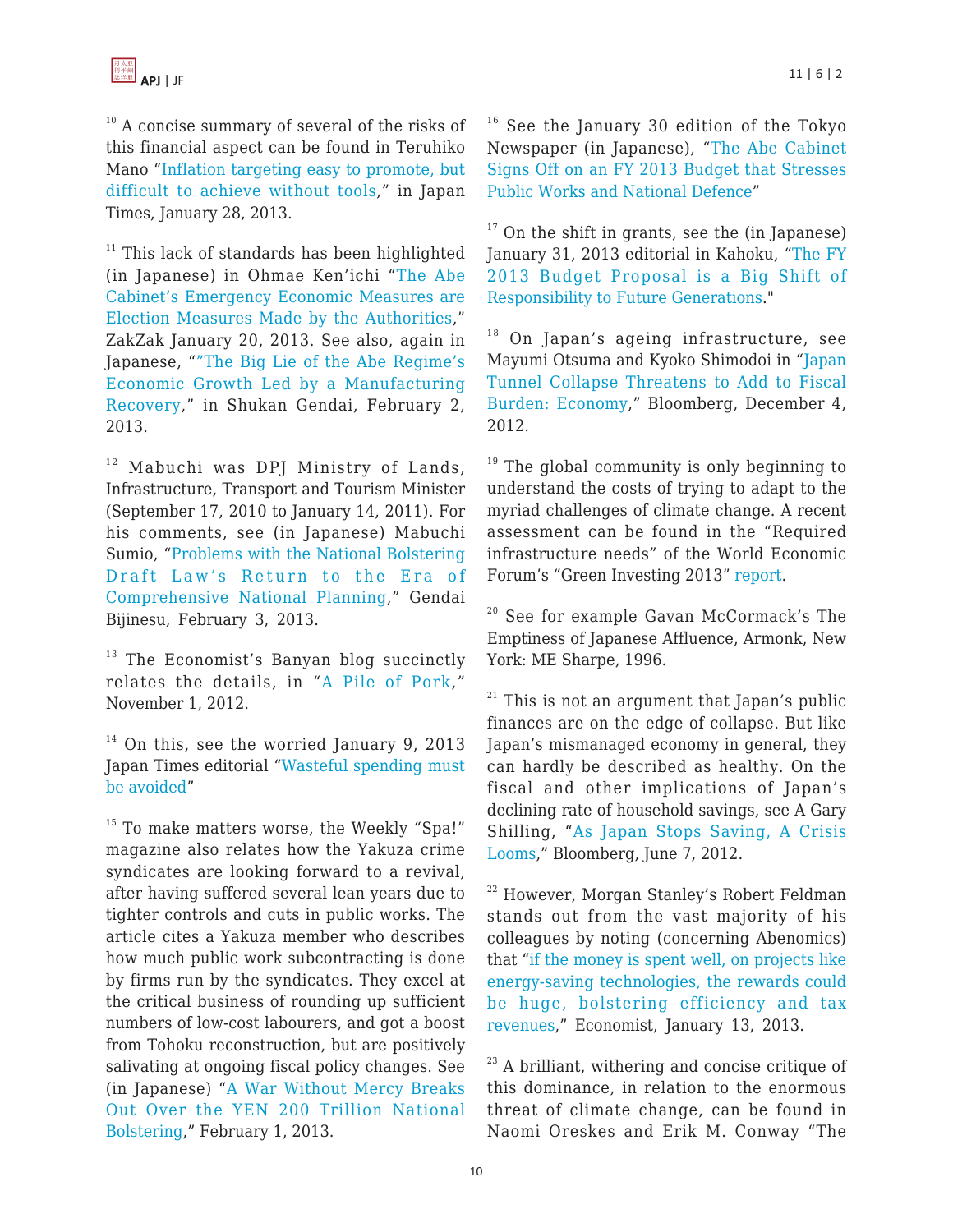Collapse of Western Civilization: A View from the Future," Daedalus, Winter 2013, Vol 142, No. 1: 40-58.

 $24$  Sadly, we can include Paul Krugman in this group, as in his "[Is Japan the Country of the](http://krugman.blogs.nytimes.com/2013/01/11/is-japan-the-country-of-the-future-again/) [Future Again?](http://krugman.blogs.nytimes.com/2013/01/11/is-japan-the-country-of-the-future-again/)" Krugman is wise to the dangers of climate change and surely well-versed in LDP porkbarrel wastefulness. But in touting Abenomics as a model, he seems to be more interested in scoring points against the "Austerian orthodoxy" rather than paying attention to the potential for yet another Japanese policy failure. The latter eventuality would, among other things, not only risk giving the orthodoxy another weapon, but could potentially also cost all of us the chance to have a much more energy-efficient and greener Japan helping to enhance the visibility of sustainability's benefits.

 $25$  See the ACEEE press release concerning the scorecard and its details at: [ACEEE](http://aceee.org/press/2012/07/aceee-united-kingdom-tops-energy-eff)

 $26$  The GEA is perhaps the world's most internationally collaborative and comprehensive treatment of energy to date. For details, see the [description](http://www.iiasa.ac.at/web/home/research/researchPrograms/Energy/Home-GEA.en.html).

 $27$  See International Energy Agency, "[FAQs:](http://www.iea.org/aboutus/faqs/energyefficiency/) [Energy efficiency"](http://www.iea.org/aboutus/faqs/energyefficiency/)

<sup>28</sup> The WBCSD comprises roughly 200 multinationals from 36 countries and in about 22 major industrial sectors. Their [report](http://www.wbcsd.org/transformingthemarketeeb.aspx) is available free and in several languages.

 $29$  See page 43 of the WBCSD report.

<sup>30</sup> Unlike Korea, the UK, Germany, and other locales, Japan's residential building standards have no legal binding authority, a problem that should be remedied in tandem with the ongoing programme of bolstering the political economy.

 $31$  A short summary of emergent "smart glass" technology and market scale is available at ASDReports "Global Smart Glass & Smart

Windows Market worth \$3.83 Billion by 2017," January 25, 2013: https://www.asdreports.com/news.asp?pr\_id=1 050

<sup>32</sup> See p 12-13 of McKinsey and Company "[Lighting the Way: Perspectives on the global](http://ja.scribd.com/doc/101616336/Lighting-the-Way) [lighting market \(Second edition 2011\)](http://ja.scribd.com/doc/101616336/Lighting-the-Way)"

<sup>33</sup> The curtains, for example, insulate the room via "creating a cushion of air between layers of material." On this see Yusuke Hinata, "New curtains, advanced windows offer creative solutions," The Nikkei Weekly, November 26, 2012

<sup>34</sup> See the brief explanation at the [Tokyo Green](http://tokyogreenspace.com/2009/03/31/government/) [Space blog.](http://tokyogreenspace.com/2009/03/31/government/)

<sup>35</sup> One reason is that a lot of Japanese urban residents live in "manshon" condominiums where the balcony space is used for hanging out laundry to dry. A planted green curtain, as opposed to advanced blinds and window panes, would mean choosing to use the generally narrow balcony space for drying laundry or for shading the window.

<sup>36</sup> For example, see Kansai Power's (in Japanese) [page on green curtains](http://www1.kepco.co.jp/kankyou/greencurtain/) as a means of cutting power demand.

 $37$  Many of these projects are outlined in a May 26, 2012 [presentation](http://www.irena.org/documentdownloads/OkinawaMay2012/19_Satoshi%20Morozumi_NEDO.pdf) titled "Smart Community Demonstration" by Japanese New Energy and Industrial Technology Development Organization (NEDO) official Morozumi Satoshi.

<sup>38</sup> A national grid would especially bolster efficiency and security by allowing for more power-sharing among the regions.

<sup>39</sup> See (in Japanese) Tanaka Nobuo's comments in "Now is a Good Time to Rethink Policy," Nikkei Bujinesu, July 11, 2011, p. 40.

<sup>40</sup> The FY 2013 request is for YEN 25 billion. On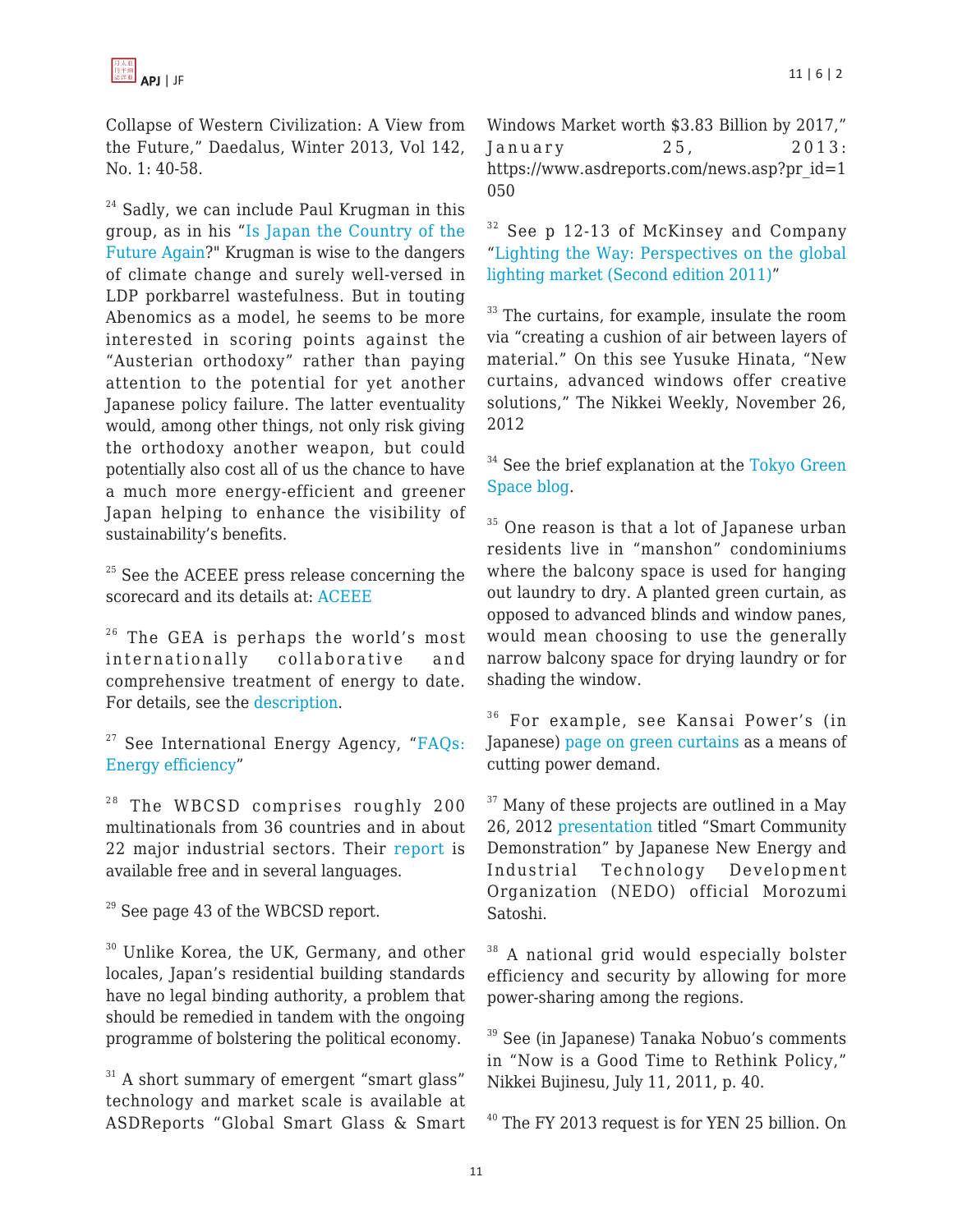this, see (in Japanese), "[Hokkaido-Tohoku](http://www.kensetsunews.com/?p=5768) [Region YEN 3.1 Trillion Power Grid Expansion:](http://www.kensetsunews.com/?p=5768) [METI,](http://www.kensetsunews.com/?p=5768)" in Kensetsu Nyuusu, January 23, 2013.

 $41$  A very good and brief [animation](http://www.youtube.com/watch?v=smirXWp6KTg) of DHC is available on youtube. Note the number of pipes.

 $42$  A very readable and concise overview of DHC, from its origins in the Roman era to the present revolutionary developments can be found in "[Geothermal District Heating,](http://eu-smartcities.eu/sites/all/files/docs/best-practice/Brochure-DISTRICT -HEATING1.pdf)" European Geothermal Energy Council, September 2007.

 $43$  The White Paper is only available as yet in Japanese. See chart 223-3-1 in this short [excerpt](http://www.enecho.meti.go.jp/topics/hakusho/2012energyhtml/2-2-3.html).

<sup>44</sup> Most waste heat anywhere comes from the firing of fossil fuels to generate electricity or for other purposes. Since only about 40% of coal and nuclear power stations' heat is used in generating electricity, the rest is generally disposed of as waste heat. One area of the ongoing efficiency revolution is in using this waste heat, as well as the waste heat in sewerage systems and the like. That Japan is behind in this area has caught the attention of some observers, as we see in this online Japanese summary of an April 24, 2012 NHK broadcast on ["Let's Use the Sleeping Energy"](http://www.nhk.or.jp/gendai/kiroku/detail02_3203_all.html)

 $45$  Some of these items are discussed in Euroheat and Power's "[District heating and](http://www.euroheat.org/District-heating---cooling-4.aspx) [cooling.](http://www.euroheat.org/District-heating---cooling-4.aspx)" See also the IEA discussion of DHC technology and agreements at "[District Heating](http://www.iea.org/techno/iaresults.asp?id_ia=9) [and Cooling, including the Integration of](http://www.iea.org/techno/iaresults.asp?id_ia=9) [Combined Heat and Power](http://www.iea.org/techno/iaresults.asp?id_ia=9)". The signatory countries unfortunately (and tellingly) do not include Japan.

<sup>46</sup> A brief English-language overview is available [here](http://www.enecho.meti.go.jp/topics/hakusho/2012energyhtml/2-2-3.html). A more recent Japanese PDF from METI, with visuals, is available [here.](http://www.enecho.meti.go.jp/info/committee/kihonmondai/29th/29-1.pdf)

 $47$  Note that the US military is acting as a spearhead, guaranteeing a short-term market for sustainable biofuel produers so they can ramp down prices and then become competitive in the enormous global markets for fueling aviation, shipping, and the like. See Amanda Peterka "[Airlines piggyback on DOD's](http://www.eenews.net/public/Greenwire/2013/01/22/5) [test flights, push for expanded production,](http://www.eenews.net/public/Greenwire/2013/01/22/5)" E&E News, January 22, 2013.

<sup>48</sup> One outstanding example of this is seen in [Stockholm's Arlanda Airport.](http://www.swedavia.com/arlanda/about-stockholm-arlanda-airport-/about-stockholm-arlanda-airport/environment/carbon-dioxide-emissions/energy/the-aquifer/) The airport is probably the world's greenest, in large part thanks to the use of the world's largest aquiferbased energy storage unit.

 $49$  About 70% of the Russian system needs replacing, but a variety of financial and institutional problems hinder movement. See especially pp. 3 and 4 of V Roshchanka and M Evans "[Playing Hot and Cold: How Can Russian](http://www.pnnl.gov/main/publications/external/technical_reports/PNNL-21695.pdf) [Heat Policy Find its Way Toward Energy](http://www.pnnl.gov/main/publications/external/technical_reports/PNNL-21695.pdf) [Efficiency?](http://www.pnnl.gov/main/publications/external/technical_reports/PNNL-21695.pdf)" Report Prepared for US Department of Energy, October 2012.

<sup>50</sup> On this, see Paul Waide and Conrad U Brunner, "[Energy Efficiency Policy](http://www.iea.org/publications/freepublications/publication/EE_for_ElectricSystems.pdf) [Opportunities for Electric Motor-Driven](http://www.iea.org/publications/freepublications/publication/EE_for_ElectricSystems.pdf) [Systems,](http://www.iea.org/publications/freepublications/publication/EE_for_ElectricSystems.pdf)" IEA Working Paper, 2011.

<sup>51</sup> A note on the standards (mandatory in the EU since June 16, 2011) is available at NORD Drivesystems "[Energy-Saving Motors IE2/IE3:](http://www.ien.eu/uploads/tx_etim/Page_25_34844.pdf) [New standards and legal requirements](http://www.ien.eu/uploads/tx_etim/Page_25_34844.pdf)"

<sup>52</sup> See p. 744 of Chun Chun Ni, "Potential energy savings and reduction of CO2 emissions through higher efficiency standards for polyphase electric motors in Japan," Energy Policy, Volume 52, January 2013, pp. 737-747.

<sup>53</sup> On this, see "[NEMA Petitions for Energy-](http://www.nema.org/News/Pages/NEMA-Petitions-for-Energy-Efficiency-Standards-for-Electric-Motors.aspx)[Efficiency Standards for Electric Motors,](http://www.nema.org/News/Pages/NEMA-Petitions-for-Energy-Efficiency-Standards-for-Electric-Motors.aspx)" August 21, 2012.

<sup>54</sup> An excellent overview of these crises can be found in Coral Davenport "[The Scary Truth](http://www.nationaljournal.com/magazine/the-scary-truth-about-how-much-climate-change-is-costing-you-20130207) [About How Much Climate Change is Costing](http://www.nationaljournal.com/magazine/the-scary-truth-about-how-much-climate-change-is-costing-you-20130207) [You](http://www.nationaljournal.com/magazine/the-scary-truth-about-how-much-climate-change-is-costing-you-20130207)," in National Journal, February 7, 2013.